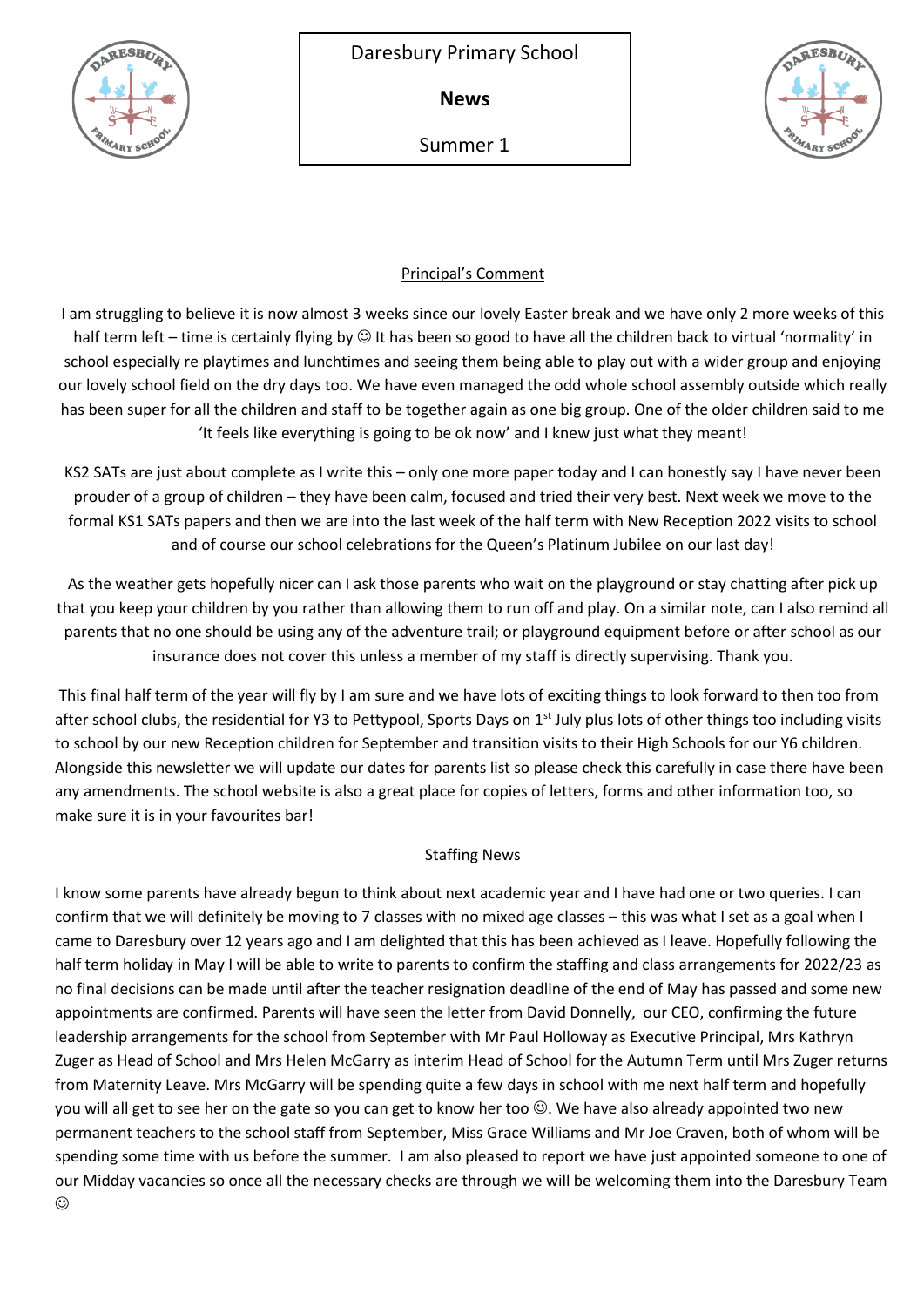# Holidays in term time

As many of you know who have spoken with me personally will realise I am not unsympathetic where parents are concerned regarding Holidays taken in term time, but unfortunately my hands are completely tied by policy. I simply cannot authorise holidays which do not meet the EXCEPTIONAL CIRCUMSTANCE criteria as detailed within the Leave of Absence policy on our website.

Our Education Welfare Officer does routinely issue fines for holidays taken in term time which do not meet the exceptional circumstance criteria. It is worth pointing out that any such fines do NOT come directly to the school – they go to the Local Authority who administer the fines system as part of their statutory duties to all schools. Please can all parents be aware of the statutory assessment times for certain year groups. **It is vital that children in these year groups do not miss any time in the lead up to these assessments. Please can parents of children who will be in Y1, Y2, Y4 and Y6 next year ensure that they avoid any holidays around these dates.**

# **For 2022/23 statutory assessment times are as follows:**

**Y6 KS2 Sats wk beg 13th May 2023**

**Y2 Sats (4 week period covering whole of May)** 

**Y4 Multiplication Checks – online tests completed over 3 week period starting 3rd June 2023**

**Y1 phonic screening wk. beg 10th June 2023**

**It is vital that children in these year groups do not miss any time in the lead up to these assessments. Regardless of the outcome of a decision regarding fines for holidays in term time, please can parents of children who will be in Y1, Y2, Y4 and Y6 next year ensure that they avoid any holidays around these dates.**

# Medicines in School

Please can I remind parents that we should only be asked to administer prescribed medicines which need administering **4 times** a day. There is a form available on the website which needs completing prior to the medicine coming into school and being stored in the office. There are a number of forms which need completing by school staff and so it can take some time to do this, even when you have already completed the original form at home. I apologise but this is both a Halton and MAT requirement.



## Information for Parents

Can I remind parents that we have a parents' suggestion box on the little table in the entrance area? Please fill in any ideas you may have and add them to the box – it is checked regularly.

# The School Website – [www.daresburyschool.co.uk](http://www.daresburyschool.co.uk/)

There is a lot of information on our school website plus a link to our Twitter account for those of you who do not have access to Twitter yourselves, so you can at least see what we have posted on there too. Copies of all the holiday dates, Leave of Absence requests, Medical forms, Uniform order forms and letters are all on there too to try to make your life a bit easier. There is also a lot of information about the Governing Body and the work they do.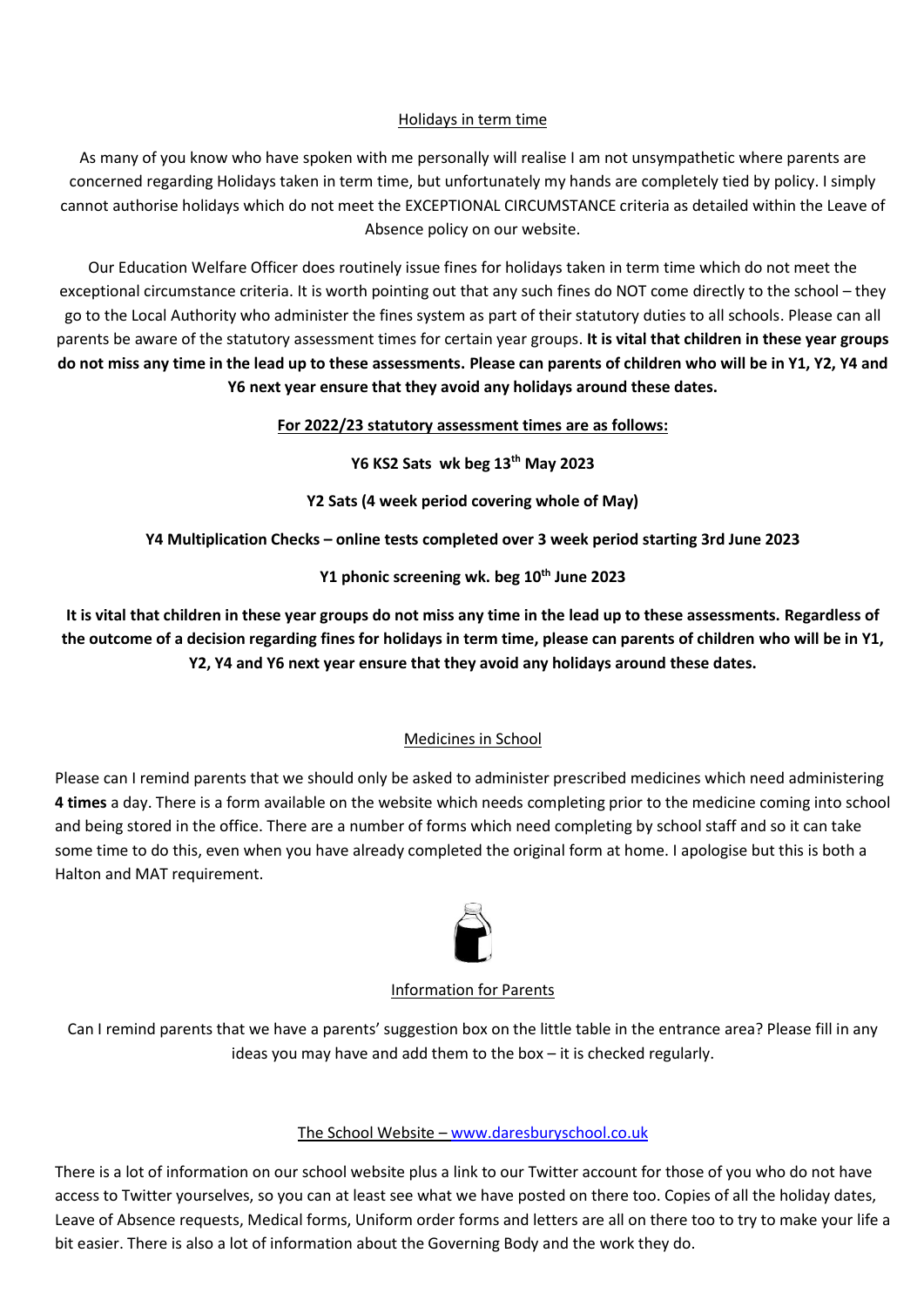#### Twitter

As you know School has a Twitter account – so please follow us! Check out our latest news on @Daresburyschool. We do try to add information and photos where we can, especially linked to visitors or special days in school etc. I know most of you now enjoy Seesaw but for wider family members Twitter can be a good way to include them too!



#### Mobile Phones

Can I please remind all parents and carers that our entire site is a mobile free zone, so please do not use your phone whilst inside the school boundaries.

#### **Dogs**

Can I please remind all parents that unfortunately dogs are not allowed on the school site and this applies to all sizes of dogs, even if they are being carried. As a dog owner myself I understand that many of you may want to bring the dog when you are walking to or picking up from school but if this is the case please can you drop your child off or pick them up at the school gate rather than bringing dogs onto the school site. If your child is in KS1, either ring the school office or pop a note on Seesaw and let us know the name of another parent you would be happy to allow to accompany your child to the gate, but don't forget to tell them you have nominated them too! Thank you for your cooperation.

## Attendance, Punctuality & Absence

We have traditionally been really proud of our high levels of attendance at Daresbury Primary School and this has always been above National figures but sadly we are starting to see this decline and want to try and get this back as it has suffered as a result of COVID and then more recently some of the infections and bugs which have reared their ugly heads! Holiday in term time absence also is having an impact on the school's overall data  $\otimes$  as well as impacting on the standards and work in the classrooms. We would also ask parents to ensure their children are always on time for school. If your child is late and arrives after the class have gone into school, please bring them to the office, sign them in and leave the school staff to take them to their classrooms. All parents will be contacted if their child's attendance is starting to give us cause for concern. It is important that children are in school as much as possible. Any child arriving after 9am will be recorded as late in the register, but please remember school will be starting 5 minutes earlier come September so get into good habits now! Gates will be opening at 8:40am and registers will be taken at 8:45am. Gates will be locked from 8:50am and children will be marked as late.

All details of Leave of Absence procedures are on the website and requests for holidays will only be granted in the exceptional cases listed in the policy. Parents should also remember that children do tend to tell their friends or teachers when they are going away too! In these circumstances the absence will be recorded as unauthorised, even if you ring to say they are ill!

## Parking

As in all schools, parking at the starts and ends of the day, especially in bad weather, can be a nightmare. Please be aware that our PCSO does attend whenever possible and will ticket anyone parking illegally. Try to avoid doing u turns on Chester Road as these put pedestrians and other road users at risk. Also be considerate of our parents and carers with disabled badges and don't park or drop off in the disabled bays or near our little people signs. Please drive carefully and slowly around the school vicinity and make sure you park safely and legally, respecting our neighbours and the private roads too. Thank you